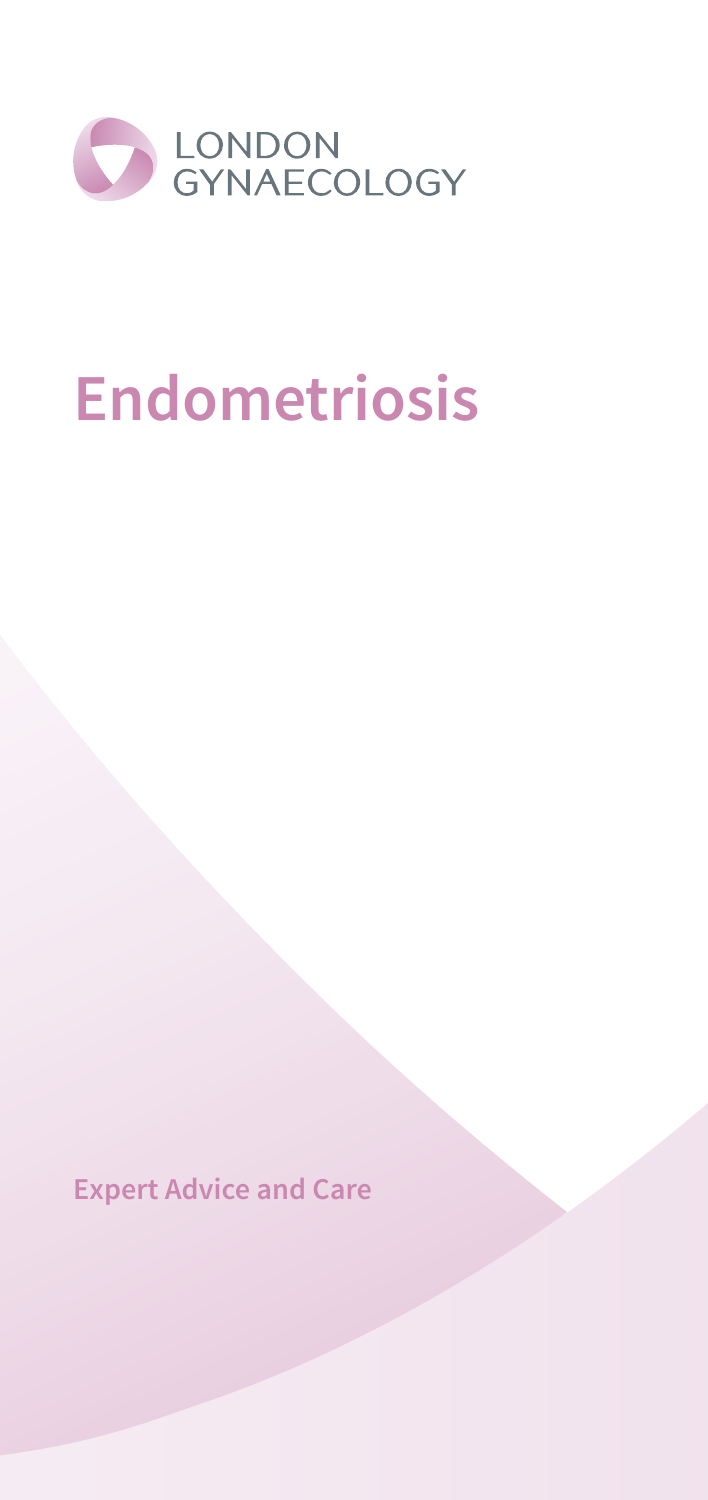# **Welcome to London Gynaecology**

London Gynaecology is a first class private gynaecology practice, led by a team of leading consultant gynaecologists. London Gynaecology offers daily services to women across London.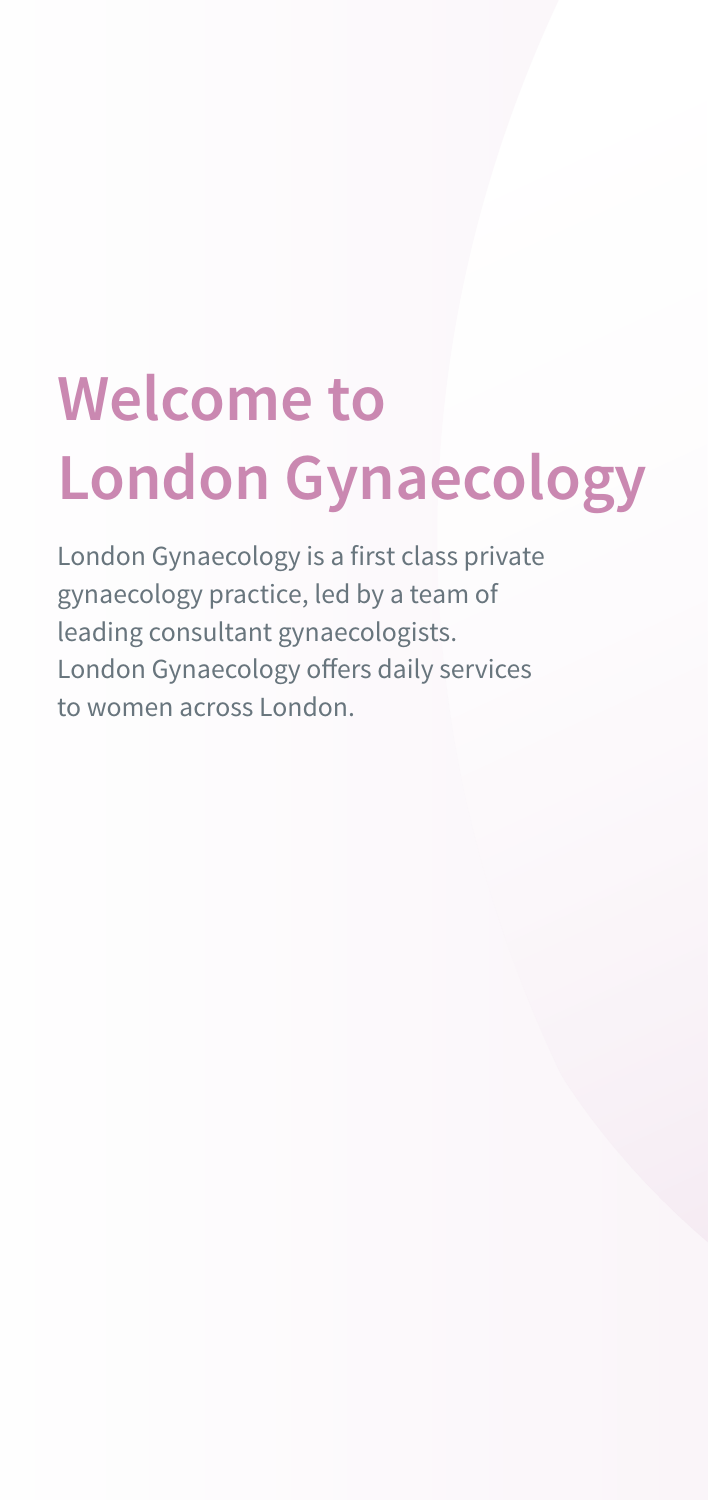#### **What is endometriosis?**

Endometriosis is a condition when the 'lining of the uterus' (also known as endometrium) is found outside the uterus. During menstrual period, this endometriotic tissue also bleeds and swells up but unlike the cells in the womb this blood has nowhere to escape. That's why pain during periods is a common symptom of endometriosis.

The common sites for endometriosis are behind the uterus (along uterosacral ligaments), ovaries and bowel. Endometriosis is very common affecting 10% of women in the UK, although not all will experience the symptoms. It affects women of child bearing age regardless of race and ethnicity.

# **What are the symptoms of endometriosis?**

In addition to pain during periods, pain associated with intercourse is also a typical symptom of endometriosis. Sometimes this pelvic pain can last throughout the cycle. Pain can also be associated with endometriotic ovarian cysts (chocolate cysts or endometrioma) and involvement of bowel. Bowel involvement (rectovaginal septum endometriosis) is relatively uncommon but may lead to severe symptoms during periods.

# **How do you diagnose endometriosis?**

Clinical history and examination often make the diagnosis of endometriosis obvious. If the endometriosis involves the ovaries, these cysts can be diagnosed during an ultrasound scan.

A laparoscopy (look inside the abdomen with a telescope) is the best way to confirm endometriosis. This procedure is carried out under general anaesthetic and often treatment can be performed at the same time.

# **What is the treatment for endometriosis?**

Endometriosis can be treated by medical or surgical means. Tri-cycling the contraceptive pill (taking 3 packs together without a break) is the easiest way of treating endometriosis. This way you achieve a longer gap between periods giving your body a window of opportunity to heal the endometriosis.

Laparoscopic (key-hole) surgery is often the best way to cure endometriosis. Endometriosis can be either excised or ablated during key-hole surgery.

If you are trying for a pregnancy, pregnancy itself can act as treatment for endometriosis as you don't get periods for up to 12 months if pregnant!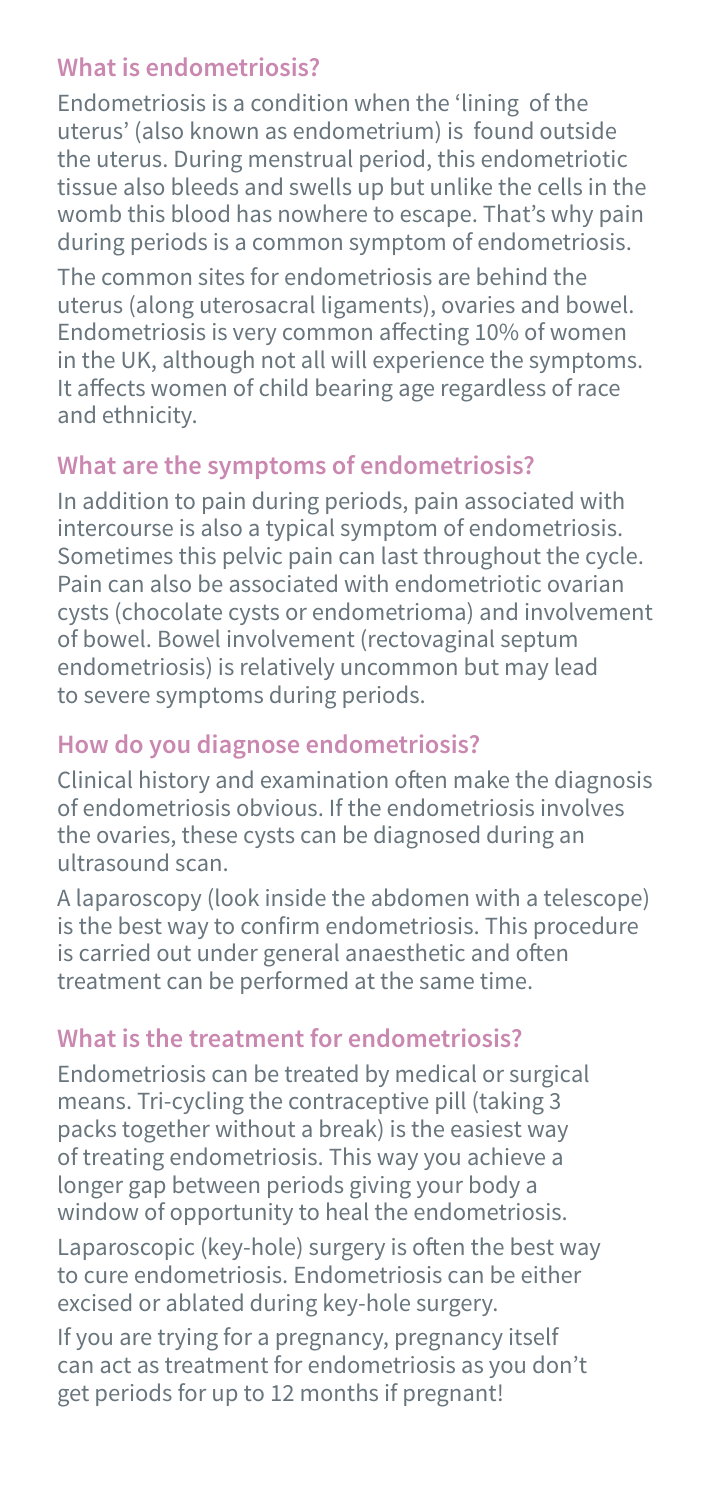### **How can you prevent recurrence of endometriosis?**

Recurrence of endometriosis occurs in 15% of cases. Your surgeon may recommend either taking hormone injections or tri-cycling the pill after your procedure. Mirena coil is also associated with reduction in risk of recurrence.

# **Can endometriosis affect fertility?**

Endometriosis can make it more difficult for you to get pregnant depending on the degree of involvement. Surgical treatment of endometriosis is associated with increased chances of spontaneous conception and also of IVF pregnancy rates.

If you have endometriosis and are pregnant it is unlikely to cause pregnancy complications. In fact pregnancy can sometimes reduce the symptoms, although these can return after birth and breast feeding when the cycle returns to normal.

### **Can nutrition help endometriosis?**

Our Nutritional Therapist, Laura Southern says "Yes, nutritional support can play a role in helping the endometriosis sufferer by supporting the immune system and inflammation as well as detoxification pathways. Because endometriosis is thought to be an oestrogen dominant condition, liver and digestive support through food is paramount."

#### A diet to support an endometriosis sufferer should be:

- High in brightly coloured, fresh vegetables to support both immunity and detoxification. Favour the green 'brassica' family, such as broccoli, Brussel Sprouts and kale, and add lots of deep red and purple vegetables; beetroots, purple 'heritage' carrots, red onions, red cabbage. Stir fries and soups can be utilized to maximize vegetable intake.
- Include lots of foods rich in 'essential fat' for their anti-inflammatory benefit. Eat oily fish (salmon, mackerel, trout, herring, sardines) two to three times a week, and consume a handful of raw nuts and seeds daily. Try almonds, pumpkin seeds, pine nuts, walnuts, chia seeds and use a good quality olive oil or flax oil on salads. Additionally, reduce reliance on caffeine, tobacco and alcohol which all place strain on the liver.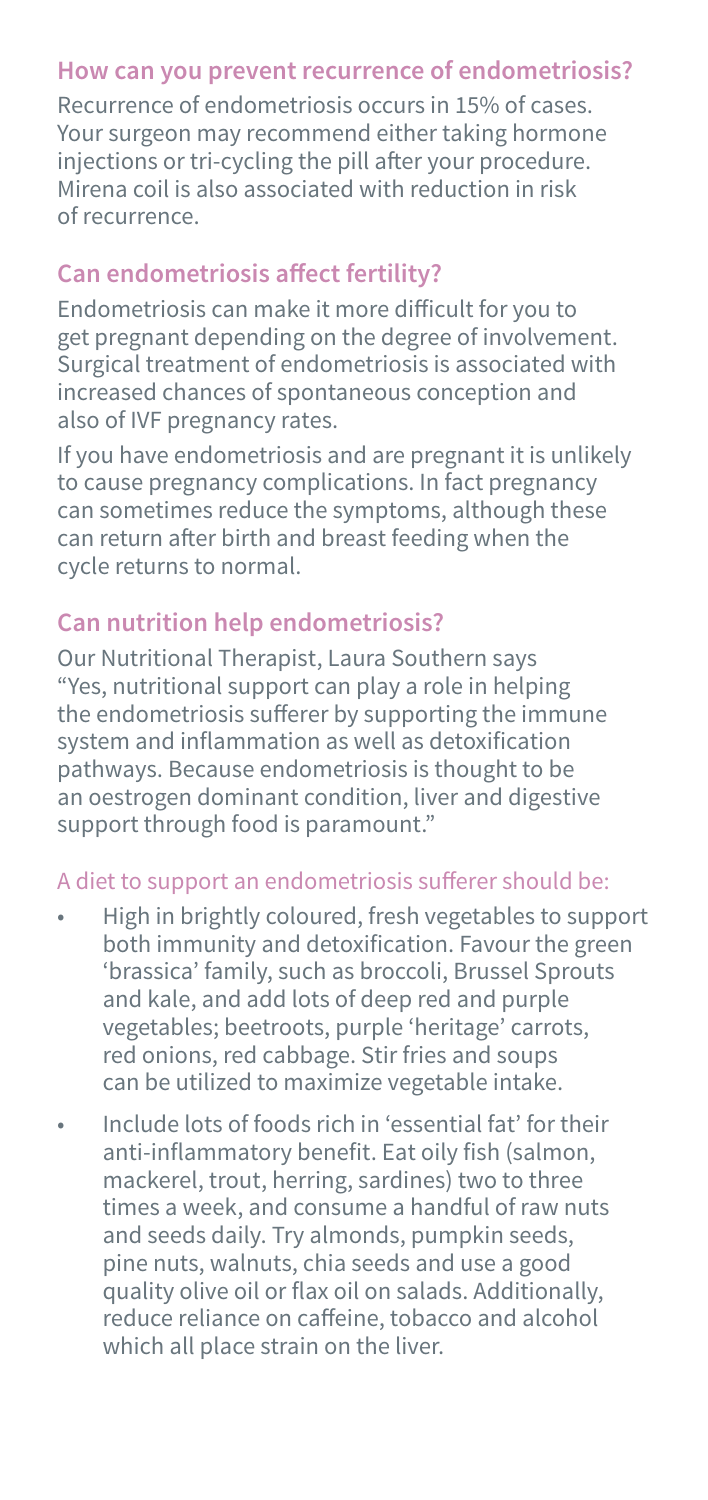### **Summary**

- Endometriosis is found in approximately 1 in 10 women in the UK.
- It can create painful periods and pain during other times of the cycle.
- Endometriosis can make it difficult to become pregnant but does not affect pregnancy once achieved.
- If you are not trying for a family being on the contraceptive pill does heal endometriosis but best treatment is often surgical removal of the cells via a laparoscopy.